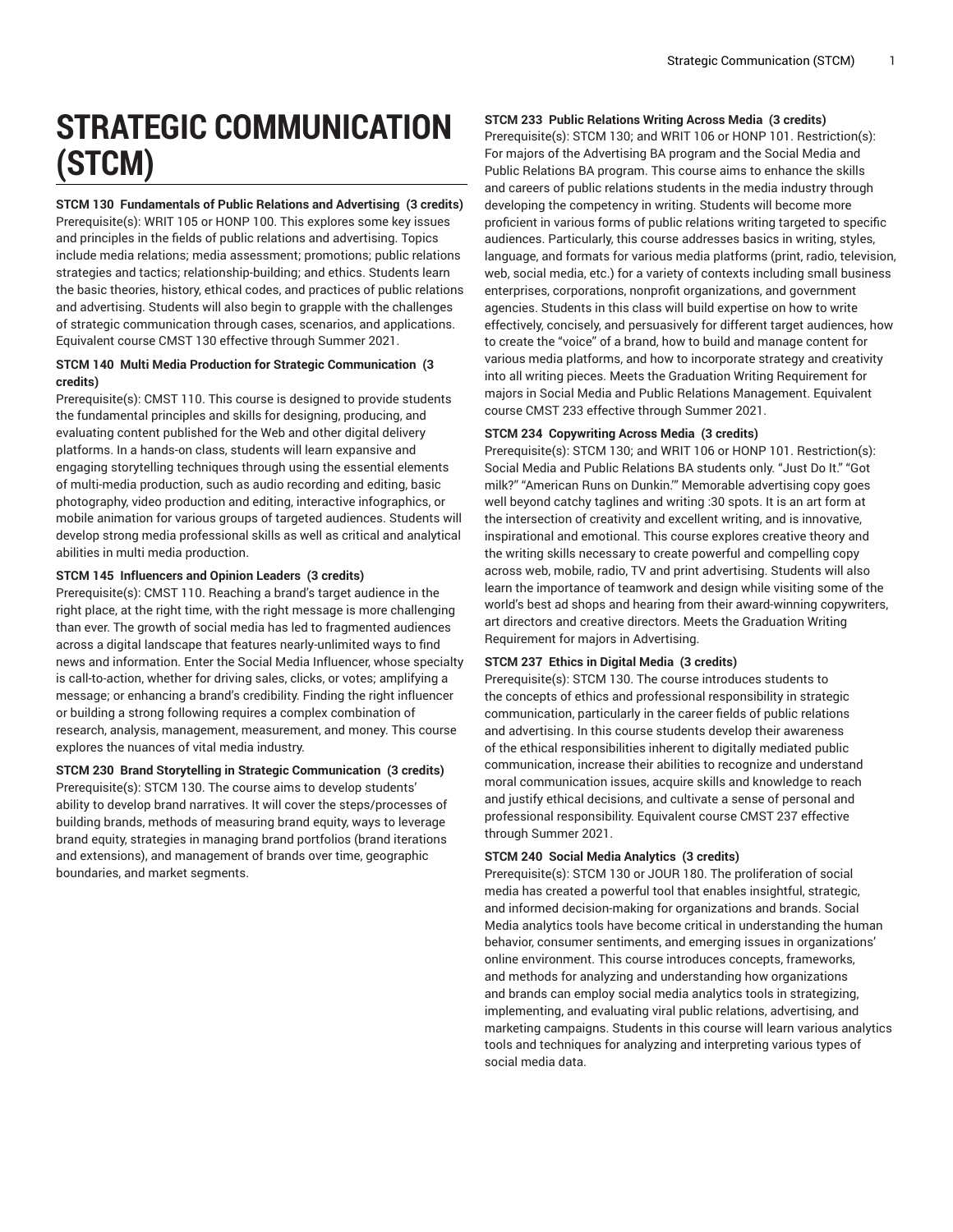# **STCM 320 Special Topics in Public Relations and Advertising - Junior Seminar (3 credits)**

Prerequisite(s): STCM 130, STCM 140 and STCM 230. This is a special topic course for juniors in public relations and advertising. This course addresses crucial and emergent topics related to industry practices. May be repeated for a maximum of 6 credits.

# **STCM 326 Integrated Communication (3 credits)**

Prerequisite(s): STCM 230. The course introduces students to the fundamentals of integrated communication. Students will understand the complex communication mix of today to promote theoretical knowledge; learn how to strategically plan integrated campaigns to ensure consistency of creative strategy employing disciplinary writing; explore complementary use of traditional and digital media, and measurable objectives; focus on the integration of marketing, advertising, and public relations messages along with the strategic use of channels and content by looking at disciplinary works of excellence. Equivalent course CMST 326 effective through Summer 2021.

# **STCM 330 Public Relations Investigation and Strategy (3 credits)**

Prerequisite(s): STCM 233. The purpose of this course is to familiarize public relations majors with effective social science investigation/ research methods used to diagnose and solve communication problems, to identify measurable objectives, to inform strategic planning and message development, and to perform program evaluations in order to optimize organizational decision making and improve effectiveness for communication strategies. This course will cover the following main topics: major research approaches, research ethics, formulating research questions and testing hypotheses, conceptual and operational definitions, measurement, sampling, research design, interpretations of qualitative findings, SPSS data analysis, and report writing. Equivalent course CMST 330 effective through Summer 2021.

#### **STCM 333 Public Relations Cases (3 credits)**

Prerequisite(s): STCM 233. This course uses a case-study method to learn about theoretical and applied principles of public relations campaign management. Students examine successful/unsuccessful examples of public relations in order to learn how to plan more effective campaigns and to evaluate completed campaigns. As part of the course, students continue to hone their discussion/writing skills and learn to be more critical of the role played by the media, opinion leaders, and multiple publics in the public relations process. Equivalent course CMST 333 effective through Summer 2021.

#### **STCM 337 Specialized Writing in Digital Media (3 credits)**

Prerequisite(s): STCM 130 and STCM 233. The course intends to help students develop the essential skills on how to write for online media and audiences who exhibit considerable differences from traditional media outlets and audiences. Students learn how to segment online audiences, how to address these different sectors, and how to tailor messages to their varying needs. May be repeated for a maximum of 6 credits. Equivalent course CMST 337 effective through Winter 2022.

# **STCM 339 Digital Techniques in Strategic Communication (3 credits)**

Prerequisite(s): STCM 230. The rapidly evolving digital media landscape is transforming how communication professionals integrate digital media into their practices. This course explores advanced topics related to vital digital techniques applied in the strategic communication industry. May be repeated for a maximum of 6 credits. Equivalent course CMST 339 effective through Summer 2021.

# **STCM 340 Crisis Communication (3 credits)**

Prerequisite(s): STCM 230. The purpose of this course is to examine the role that communication plays in organizational crisis management. An emphasis will be placed on understanding how communication practitioners can help organizations plan, respond, and recover from crises. Emphasis will also be placed on the impact of social media on how crises evolve and are managed. Issues that will be examined include how a communication practitioner can help organizations or brands prevent crises, how to interact with media during a crisis, how to engage with various online stakeholders on social media, how to respond ethically to stakeholder concerns, and how to promote organizational learning so a similar crisis can be prevented. Equivalent course CMST 437 effective through Summer 2021.

# **STCM 381 Consumer Insights (3 credits)**

Prerequisite(s): STCM 230. This course is an investigation into the actions and motivations that define choices made by consumers. Exploration of the cognitive, affective, and social dimensions of consumers will be explored. Techniques of investigating consumer behavior will be considered with application to elements relevant to advertising.

# **STCM 401 Advertising Media Strategies (3 credits)**

Prerequisite(s): STCM 381. Restriction(s): Advertising BA majors only. This course introduces you to basic concepts, strategies, tactics and procedures of media planning. You will learn how to evaluate and decide where and when to buy and place advertisements to achieve your marketing, advertising and media objectives. We will also consider the challenges strategic communicators face in today's highly niched media market and increased consumer control. The focus of the course will be on building a strategic approach to ensuring content is placed in the most relevant outlet, platform, publication, etc. The interaction between placement and consumer action will be considered with an emphasis on activating consumers through strategic media placement.

# **STCM 430 Public Relations Campaigns (3 credits)**

Prerequisite(s): STCM 330 and STCM 333. The campaigns course is developed using an agency-team approach, with approximately five students per team. This team will approximate the team approach currently used in the PR industry. Team efforts will include research, writing, media strategies, content, and engagement. Resulting content should reflect strong theoretical knowledge, disciplinary writing, and create disciplinary works of excellence. May be repeated for a maximum of 6 credits. Equivalent course CMST 430 effective through Summer 2021.

# **STCM 431 Advertising Campaign (3 credits)**

Prerequisite(s): STCM 401. Restriction(s): Advertising BA majors only. This is the capstone course in the Advertising major of the Strategic Communications area. The course will teach students how to work with clients and develop a comprehensive advertising plan for the client and/ or its products.